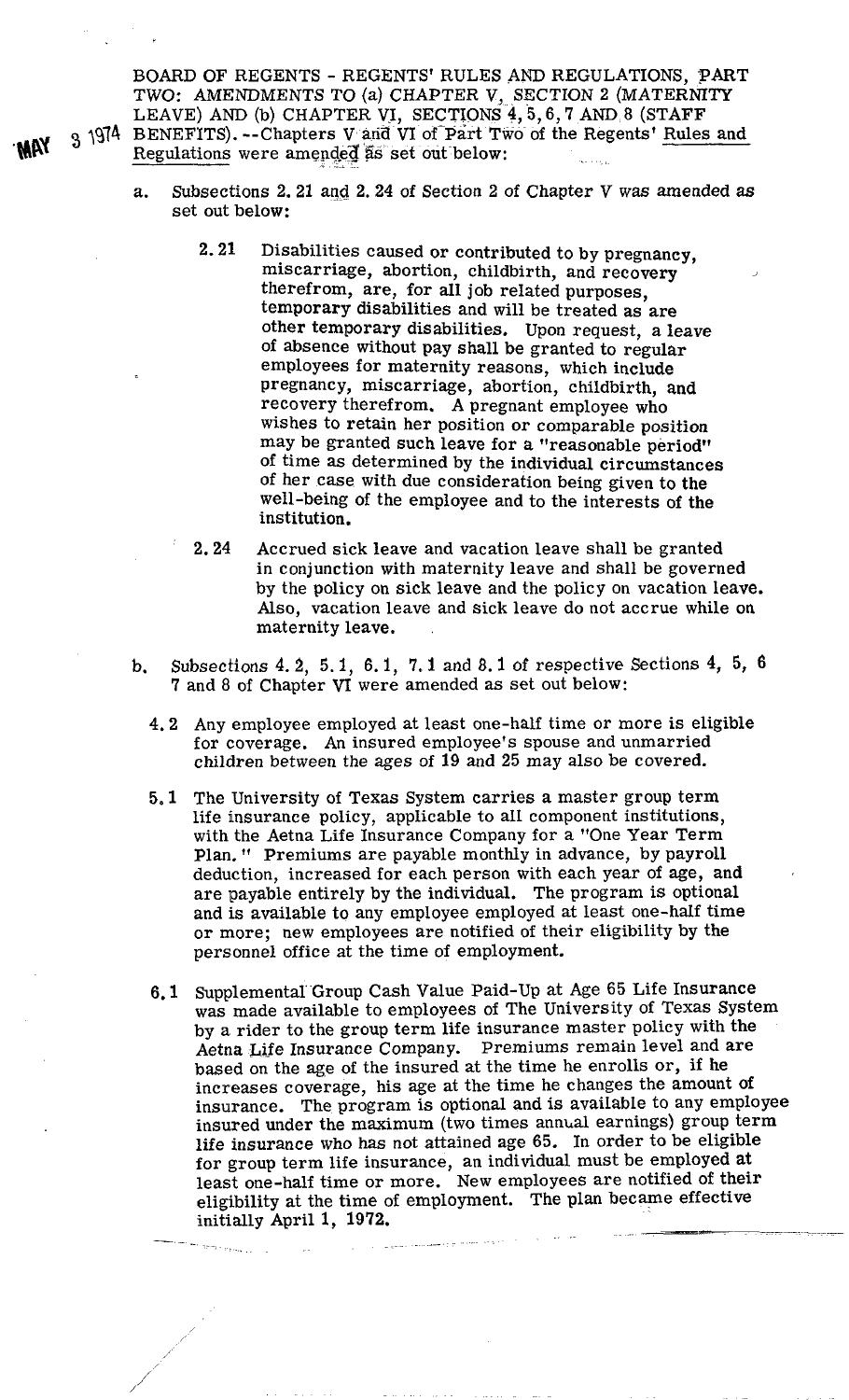$7.1$ The University of Texas System carries a master group long term disability income insurance policy, covering all institutions, with the Aetna Life Insurance Company. Premiums are payable monthly in advance, by payroll deduction, and the rate applies to the monthly rate of basic earnings of each covered employee regardless of age. The program is optional and is available to any employee employed at least one-half time or more! New employees are notified of their eligibility by the personnet office at the time of employment. The plan became effective initially on October 1, 1965.

 $\mathcal{L} = \mathcal{L}$ 

 $\mathbf{h}$ 

8.1 Group Accident Insurance was made available to employees of The University of Texas System by a rider to the Long Term Disability Insurance Master Policy with the Aetna Life Insurance Company. The Group Accident Plan became effective February 1, 1968, and is available to any employee under age 70 employed at least one-half time or more. Eligible employees can join the plan either during the first 60 days of their employment or during an annual enrollment period in December of each vear for coverage effective February 1. - 「「「大阪の大学の場所」によって、「小学の場合を持っている」

 $-37-$ 

and a painter of the company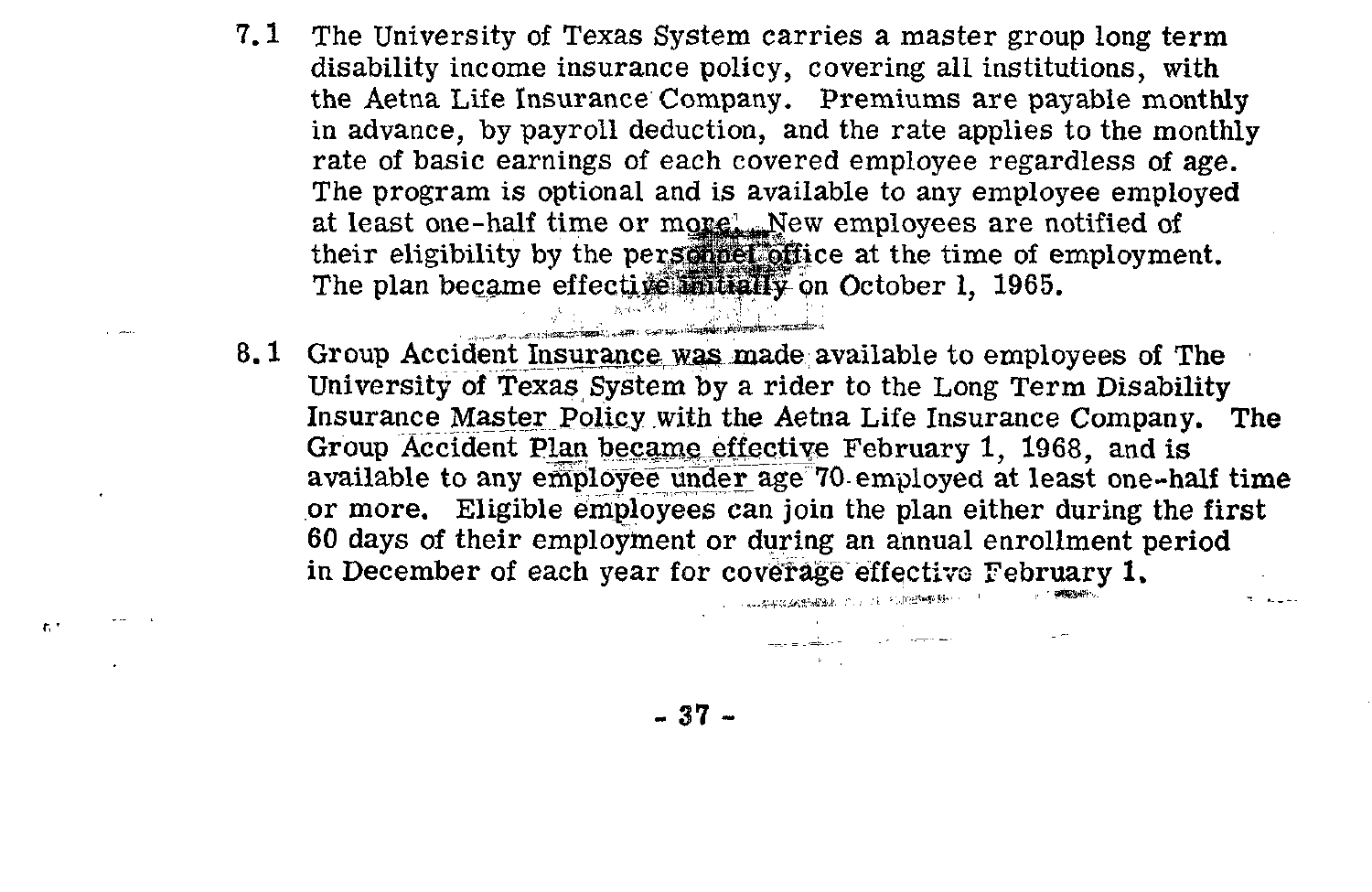U. T. PERMIAN BASIN AND UNIVERSITY CANCER CENTER: APPROVAL OEC **7** 1973 IN PRINCIPLE OF TERM APPOINTMENT TO TENURE CONCEPT **(A**  VARIATION OF DEFINITION OF TENURE IN REGENTS' RULES AND REGULATIONS). --At the request of Chancellor LeMaistre, President Amstead of The University of Texas of the Permian Basin and President Clark of The University of Texas Cancer Center entered into a discussion with the Committee of the Whole with respect to a variation to or an additional definition of the "tenure" concept as in the Regents' Rules and Regulations. The present definition is "tenure is a status of continuing appointment as a member of the faculty at a component institution.

> President Amstead and President Clark proposed that at their respective institutions (a) the initial appointment to tenure be for a 7 year term, (b) during the 6th year of that term the academic performance of the person be reviewed, and (c) based upon that evaluation, the individual be either awarded an additional 7 year appointment to tenure, or be advised that the 7th year of the existing tenured term would be the terminal year of employment at that component institution. The process would be repeated at each 7 year interval.

It **was** noted that the Health Affairs Council and the University Council had discussed this matter and that the several chief administrative officers had no objection to the term appointment for tenure proposal for U. T. Permian Basin and University Cancer Center. However, it was further noted that the Health Affairs Council and the University Council and the chief administrative officers were neither suggesting nor endorsing it for any other campus.

Regent Erwin expressed opposition to this recommendation and requested that if the recommendation passes that any news releases relating thereto make it clear that this is being done at these two institutions only and not at U. T. Austin.

The recommendation was referred to the Executive Session of the Committee of the Whole and a detailed discussion ensued in which the Regents and various chief administrative officers participated. Thereafter, based on the fact that the faculties of these two component units had consented to this proposal, the Committee of the Whole approved in principle for U. T. Permian Basin and the University Cancer Center this alternative (term appointment) to the existing concept of tenure as a status of continuing appointment and approved for these two component institutions the proposal set out in paragraph two above by a vote of 8 to 1. Regent Erwin voted "No. "

Chancellor LeMaistre was instructed to submit at the February 1974 meeting of the Board of Regents amendments to the Regents' Rules and Regulations to conform to this action.

-.